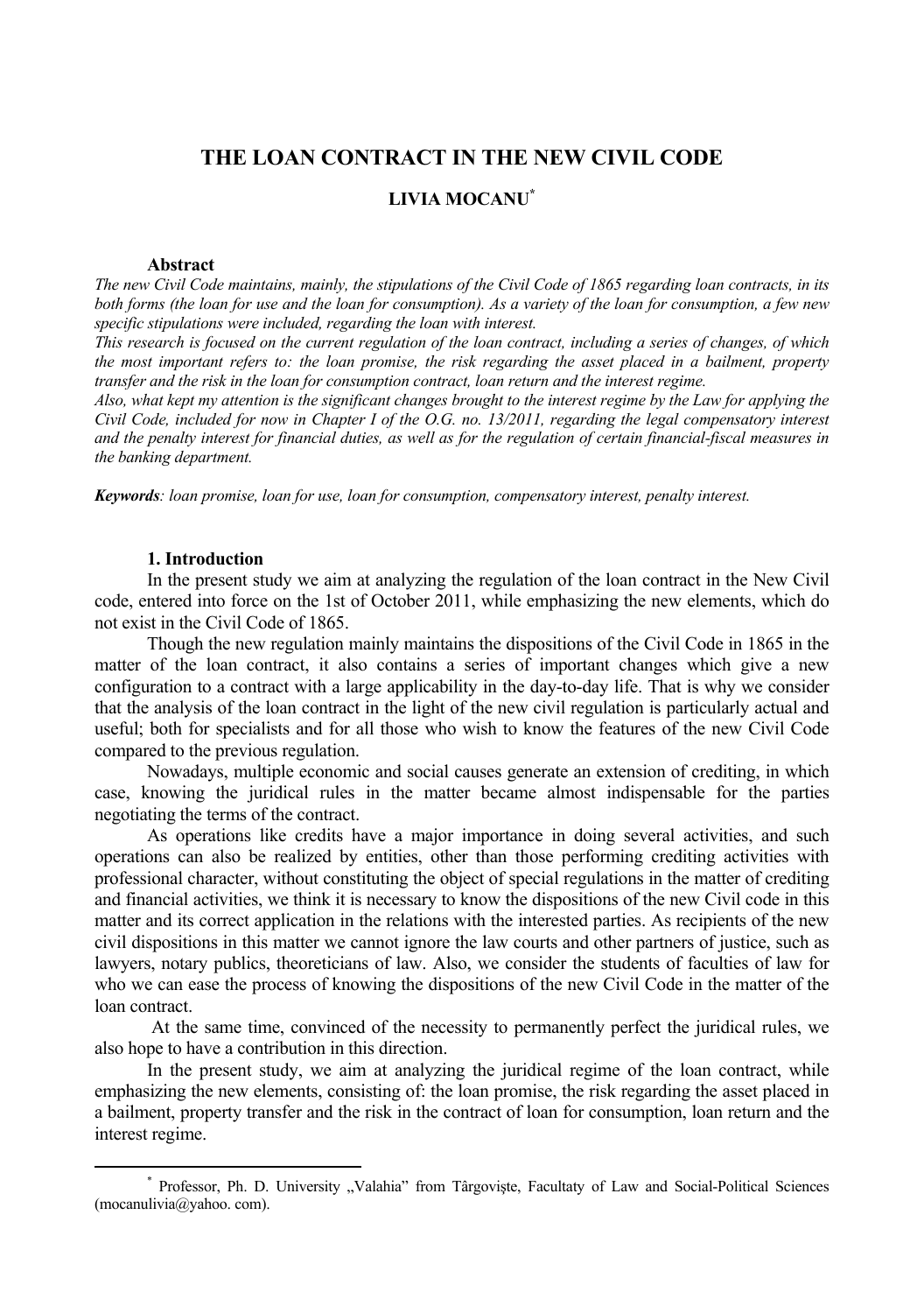Up to this moment, the loan contract constituted, mainly, the subject of academic manuals elaborated for the students' study, without exhausting the theoretical and practical issue of the loan contract.

The purpose of the present scientific approach is to emphasize the novelties of the current regulation, and we are sure that, in our turn, we can open other gates in this matter.

### **2. Content**

#### **2.1. The loan promise**

In the first section of Chapter XIII of the new Civil Code<sup>1</sup> called *General dispositions*, the legislator regulates the types of loan and the loan promise.

According to art. 2144 of the new Civil Code, the loan is of two types: the loan for use (the bailment) and the loan for consumption<sup>2</sup>.

If, in regard to the classification of the loan, the dispositions stipulated in the Civil Code in 1864 are kept, the novelty is represented by the loan promise regulated by the dispositions of art. 2145 in the new Civil Code, according to which: "When the asset is in the possession of the beneficiary and the promisor refuses to close the contract, the court, at the request of the other party, can pronounce a decision to the contract, if the requirements of the law for its validity are met". As a consequence, in these dispositions, one stipulates the possibility for the promise beneficiary to ask the court to pronounce a decision that can substitute the loan contract if the following conditions are fulfilled:

- the asset is in the beneficiary's possession, regardless of its nature;

- the promisor creditor refuses to sign the contract; and

- the other validity conditions for the loan contract are fulfilled.

Thus, so that the action grounded on the dispositions of art. 2145 in the new Civil Code is admitted, which lead to a forced closing of the contract, the court will always check for the existence of these special conditions. Besides, these special conditions, and especially the asset existence in the bailee's possession characterizes this exceptional regulation in the matter of the loan contract, compared to the dispositions of art. 1279 in the new Civil Code, which regulate the promise to sign a  $control<sup>3</sup>$ .

These dispositions reflect the parties' will, allowing them to sign the contract without entrusting (tradition) the asset<sup>4</sup>which is already in the beneficiary's possession. In such cases the parties' agreement is enough to validly sign the loan contract or, according to case, the decision that can be pronounced by the court when the promisor refuses to sign the contract.

 $\frac{1}{1}$  $\rm L^1$  Law no. 287/2009 regarding the Civil Code, republished on grounds of the art. 218 of Law no. 71/2011 to apply the Law no. 287/2009 regarding the Civil Code, published in the Official Gazette of Romania, Part I, no. 409 on 10th June 2011. 2

<sup>&</sup>lt;sup>2</sup> The contract by means of which the Romanians took the loan for consumption is designated by the term *mutui datio* or by that of *mutuum*, words which suggested the fact that closing the contract meant the transmission of a thing from the creditor towards the his debtor. For details, see, Emil Molcut, *Drept private roman*, Edition that was reviewed and completed, (Universul Juridic Publishing House, Bucharest, 2004), 269 and the foll. 3

<sup>&</sup>lt;sup>3</sup> In accordance with paragraph 3 of art. 1279 in the new Civil Code: "In addition, if the promisor refuses to sign the promised contract, the court, at the request of the party which respected its own obligations, can pronounce a decision to substitute contract, when the nature of the contract allows this, and the requirements of the law for its validity are fulfilled. The stipulations of the present paragraph are not applicable in case of the promise to sign a real contract, unless the law stipulates otherwise."

<sup>&</sup>lt;sup>4</sup> Both the bailment and the loan for consumption are real contracts, and to close them the parties' agreement has to be followed by handing in the good which is the object of the contract.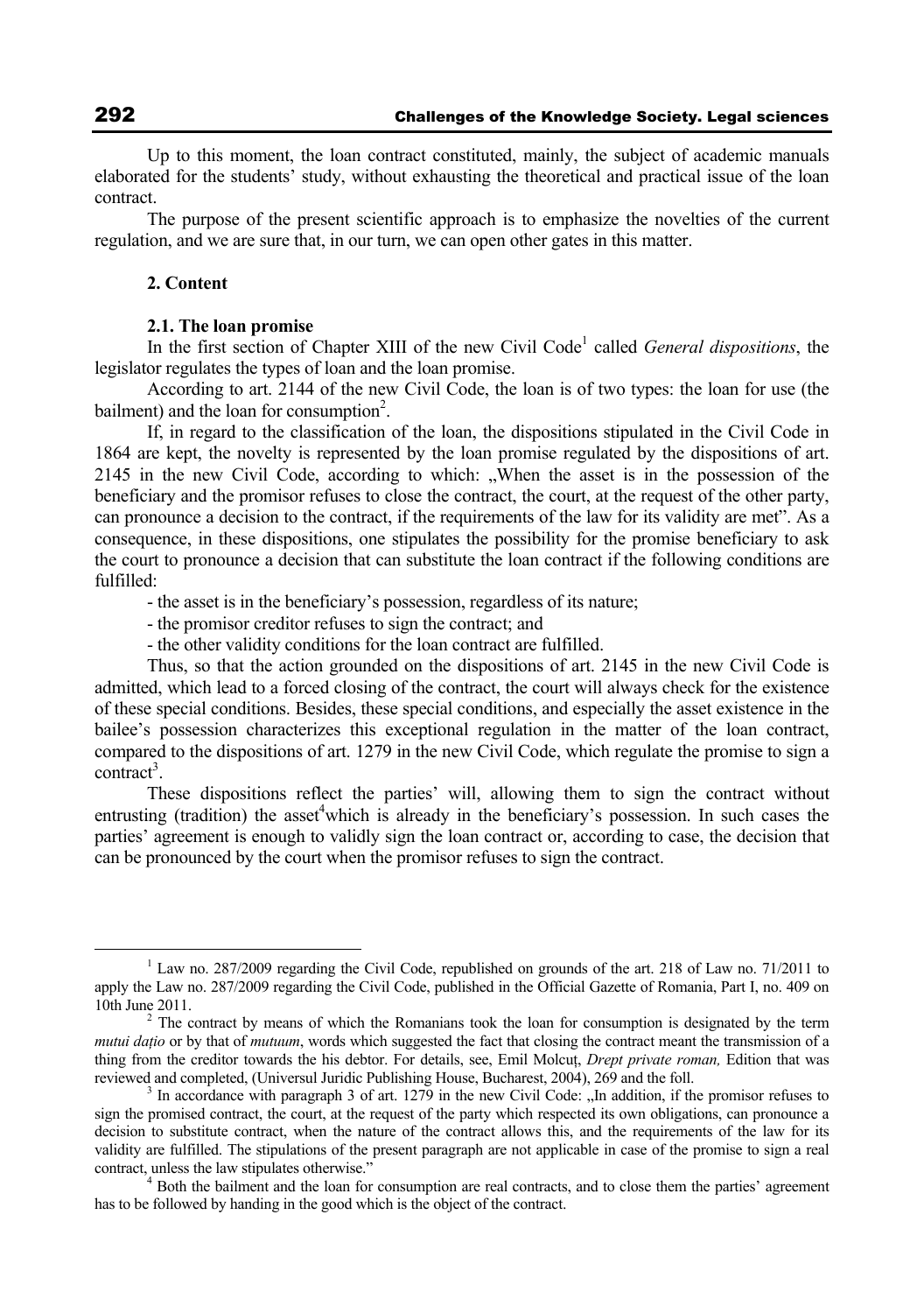## Livia Mocanu 293

The loan promise can also be analyzed in relation to the dispositions of. art. 2193 in the new Civil Code where the credit facility is defined.<sup>5</sup> Regulated for the first time in the new Civil Code, the credit facility is a contract, whose defining element is the financer/creditor's obligation to make available an amount of money for the customer for a determined or an undetermined period of time.<sup>6</sup>

Practice remains to offer us the applications of the loan promise regulation.

## **2.2. The loan contract: enforceable title**

In the legislator's current vision, both the loan contract for use and the loan contract for consumption are considered enforceable titles.

We are in the presence of relevant dispositions for the non-banking contracts that we meet in art. 2157 and 2165 in the new Civil Code, dispositions that accompany the main obligation of the loan beneficiary, which is the return obligation.

Thus, according to the dispositions of art. 2157 in the new Civil Code, the bailment contract concluded in the authentic form or by a document under private signature with fixed date, constitutes enforceable title, in accordance to the law, in case of termination by the bailee's death or the term expiration". In the  $2<sup>nd</sup>$  paragraph of art. 2157 in the new Civil Code one stipulated that "unless a term was stipulated for the restitution, the bailment contract constitutes enforceable title, on condition that the use for which the asset was given is not stipulated or the use has a permanent character."

Based on these dispositions, the bailer has the possibility to foreclose the bailee, unless the later executes his obligation to return the asset, based on the bailment contract and without going to court. In accordance to the law, the loan contract for use is considered enforceable title, if the following conditions are cumulatively fulfilled:

- the contract is signed in its authentic form or as a document under private signature with fixed date;

- the contract is terminated by the bailee's death or the term expiration. Bailment without a term is enforceable title only when, in its content, one has not specifically mentioned the use for which the asset was given or the use has a permanent character.

In its turn, art. 2165 of the new Civil Code stipulates, similarly to the bailment, the loaner's possibility to start foreclosure against the borrower if the loan is not returned, based on the contract considered enforceable title and which cumulatively fulfills the following conditions:

- it is signed in its authentic form or as a document under private signature with fixed date;

- it was terminated by the term expiry.

These dispositions keeps the creditor of the restitution obligation from going to court in order to set the debt against the debtor, even in the case of non-banking loans. As for the banking credit contracts, they remain enforceable titles, according to the stipulations of the special law<sup>7</sup>

#### **2.3. The loan for use (bailment). Novelty elements**

#### **2.3.1. The capacity to loan**

According to the dispositions of art. 2147 in the new Civil Code, "unless forbidden by law or by the contract, any person who has the right to use the asset can be a bailer". The text regulates the capacity to loan. On its grounds, the bailee (not owner ) too can loan to third parties the asset subject of the contract, if this transmission was not forbidden by the contract.

 $\frac{1}{5}$  $<sup>5</sup>$  According to art. 2193 of the new Civil Code: "The credit facility is the contract by which a credit institution,</sup> a non-banking credit institution or any other entity, authorized by a special law binds itself to make available an amount of money at the customer's discretion for a determined or undetermined period of time". 6

For details, see, Rada Postolache, *Credit Facility According To The New Civil Code*, in the Agora International Journal of Juridical Sciences (2/2011), 2.

In accordance with art. 120 of the O.U.G. no. 99/2006 regarding credit institutions and credit suitability, approved with additional changed by Law no. 227/2007.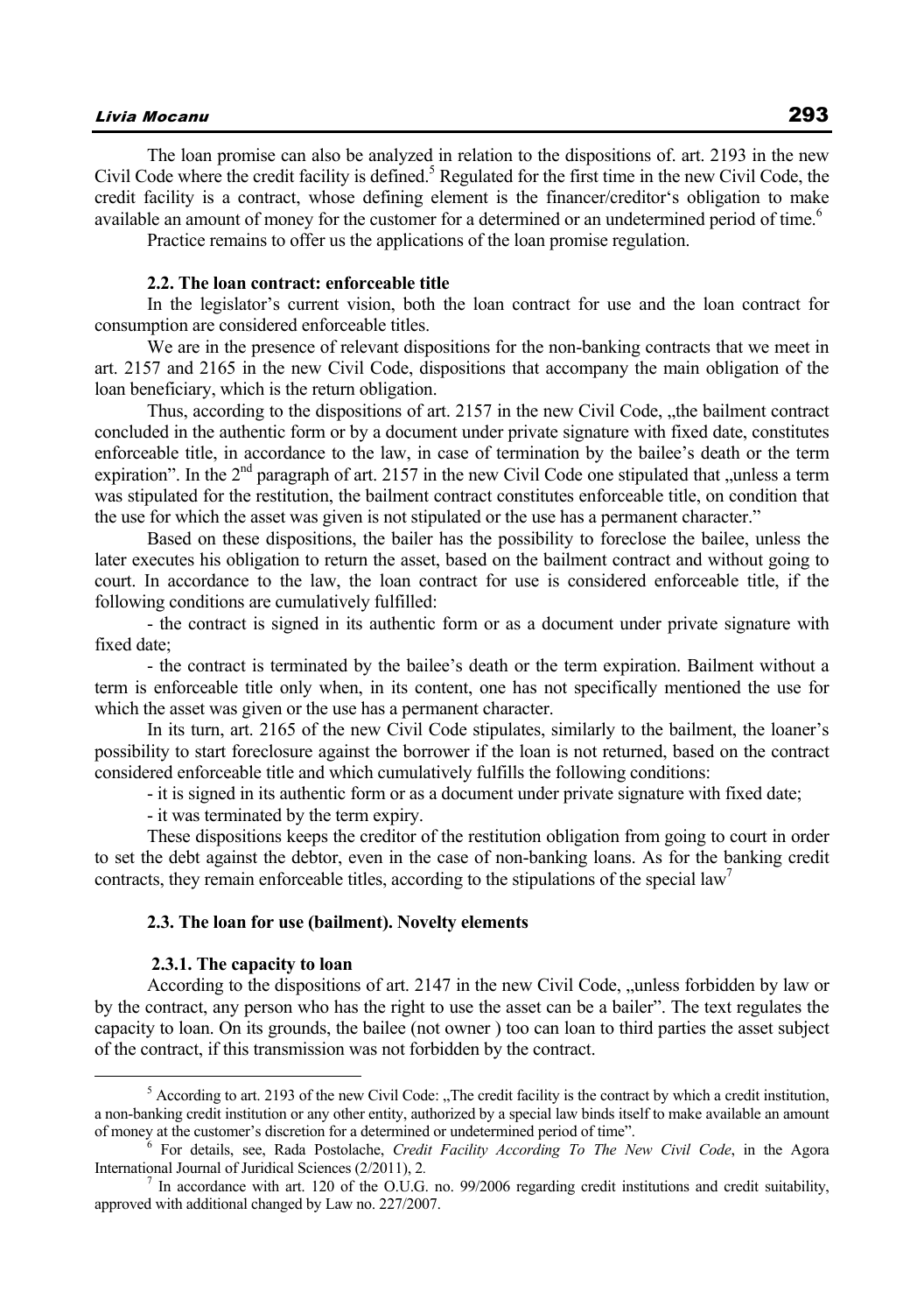## **2.3.2. Non-observance of the obligations regarding the asset use or restitution by the bailee**

According to the dispositions of art. 2149 in the new Civil Code, the bailee is not responsible for the asset loss or damage, if these are the result of asset use for the purpose which constitutes the object of the contract. But, in case the bailee violates the use or the restitution obligations, he is responsible for the asset loss, including for causes of force majeure, according to the 2<sup>nd</sup> paragraph of art. 2149. In such a case, according to the law, he will be exonerated of his responsibility, if he can prove that asset was lost or damaged as a consequence of force majeure. The novelty compared to the old regulation is that the bailee's responsibility is involved inclusively as a consequence of force majeure, and not just for acts of God (art. 1565 in the Civil Code of 1864).

### **2.3.3. The lien**

As it is mainly a unilateral contract, the bailment does not create obligations for the bailer. Nevertheless, during contract execution, the bailer can have certain extra-contractual obligations, that the new Civil Code stipulates in the dispos. of art. 2151 and art. 2152. Thus, according to the dispos. of art. 2151, par. (2) of the new Civil Code, the expenses that are necessary and urgent, made for the asset maintenance, and which could not be stipulated at the end of the bailment contract will be paid by the bailer. Obviously, the origin of this restitution obligation for the asset maintenance expenses is represented by the business administration or by the enrichment without a right cause.<sup>8</sup> Another obligation of the bailer, this time of penal type<sup>9</sup>, is that to repair the damages caused to the bailee by a *flaw* of the asset. Thus, according to the dispositions of art. 2151 in the new Civil Code, the bailer who, on the signing date of the contract, was aware of the borrowed asset hidden vices, but did not prevent the bailee regarding these vices, is bind to repair the damage suffered by the baillee as a result of this."

In relation to these obligations occurred as bailer's responsibility, the bailee does not have, in any circumstances a lien. The legislator states it expressly in art. 2153 of the new Civil Code, whose dispositions removes the bailee's lien, lien instituted by the dispositions of art. 1574 in the Civil Code of  $1864^{10}$ .

#### **2.3.4. The asset restitution**

As we have already shown, the bailee's main obligation is to return the borrowed asset at due term in its specific nature. If in the system of the Civil Code of 1864 this obligation is a result of the contract definition<sup>11</sup>, as novelty element, in art. 2156 of the new Civil Code this obligation is expressly stipulated. Thus, according to the law, the bailee must return the asset at due term or, if not, at the bailer's request. As a rule, the bailer cannot ask the asset restitution before the term set in the contract. Nevertheless, as an effect of the contract free character, and to provide the parties' equity, exceptionally, the legislator expressly regulates this right of the bailee in art. 2156 of the new Civil Code. As a result, according to the law, the bailer can ask for the asset restitution before due term, if:

- an urgent and unpredictable need for the asset has occurred;

 $\frac{1}{8}$  Francisc Deak, *Tratat de drept civil. Contracte speciale,* (Actami Publishing House, Bucharest, 1998), 300; Florin Moţiu, *Contractele speciale,* 2nd edition reviewed and complated, (Universul Juridic Publishing House, Bucharest, 2011), 288; Dumitru C. Florescu, *Contractele civile* (Universul Juridic Publishing House, Bucharest, 2011), 257. 9

Florin Moţiu, *op.cit.,* 288. D. Chirică, *Tratat de drept civil. Contracte speciale,* (C.H.Beck Publishing House,

<sup>&</sup>lt;sup>10</sup> Francisc Deak, *op.cit.*, 296; Mircea Mureșan, *Drept civil. Contracte speciale, (Cordial Lex Publishing* House, Cluj Napoca, 1999), 242.<br><sup>11</sup> The bailment is a contract by which someone lends someone else a thing to use it, having the obligation to

return it to the creditor (art. 1560).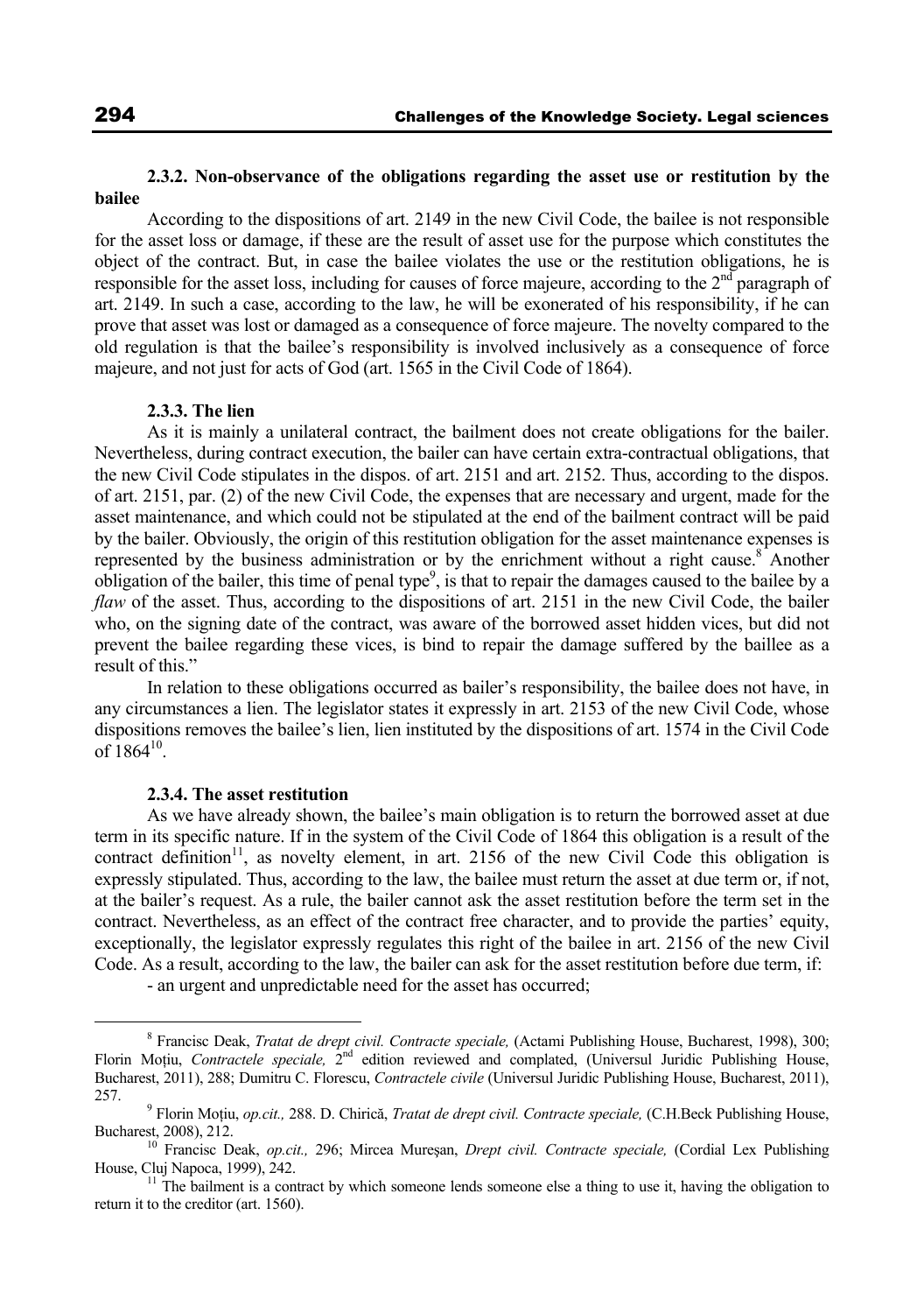- the bailee dies, or

- the bailee violates his obligations.

Furthermore, by the new legislative dispositions, one eliminated the possibility for the courts to decide regarding an anticipated restitution of the asset<sup>12</sup>.

## **2.4. The loan for consumption.**

### **2.4.1. Juridical features**

The dispositions of the new Civil Code in the matter keeps unchanged the juridical features of the loan for consumption, and this is the contract by which one transfers ownership over certain amounts of money or other fungible and consumptible things, with the restitution obligation. In the matter of the loan for consumption, the law considers that the loan whose object is an amount of money is assumed to be for good and valuable consideration [art. 2159 par. (2)]. As it is a contract with property transfer, the borrower becomes owner and bears the risk of the borrowed asset loss, independent of what happens with the borrowed assets.

#### **2.4.2. The restitution obligation**

 The siege of this matter is represented by article 2164 of the new Civil Code. In the matter of the loan for consumption too, the main obligation of the debtor is to return at due term, assets of the same type, quantity and quality, regardless of its price variation until the time of restitution. We are in the presence of dispositive rule that represents a reunion of the dispositions in the matter of the Civil Code in 1864. Therefore, the parties can derogate by contract, setting for instance, an adjustment with the inflation or with the evolution of a currency exchange<sup>13</sup>. As for the loan whose object is an amount of money, the debtor must return the nominal amount, and the parties can derogate this rule [art. 2164 par. (2)]. In the last paragraph of art. 2164, the new Civil Code considers the case when it is impossible to return assets of the same quality and quantity, setting that, in such a case, the debtor will return their value, established at the date and place where he will pay. This can be the case of some loans in lei, with due term on a date when Romania will adopt the EURO as official currency.

#### **2.4.2. The restitution term**

Here, one must consider an interpretation correlated with the general dispositions in the new Civil Code, regarding the term, namely art. 1411-1420. According to art. 2161 in the new Civil Code, in case of the loan for good and valuable consideration the restitution term is supposed to be stipulated in favor of both parties. As a result, one cannot give up its benefice except by the parties' agreement, and the payment can take place before the term, but only with the creditor's agreement. In the matter of banking contracts, in case of a banking credit at due term, the debtor can unilaterally give up the profit of the term within the conditions stipulated in the contract for anticipated restitution.

According to the dispos. of art. 1417 in the in the new Civil Code, the debtor loses the advantage of the term if:

- he is in insolvency. In the sense of the law, insolvency is a state that will be ascertained by the court, in which the value of the founding asset that can be subject to foreclosure is smaller than the total value of the demandable debts. Until the current regulation in the new Civil Code, the term insolvency could be met in the fiscal regulations;

 $12$  In accordance with art. 1573 of the Civil Code Codul civil in 1864, if the bailer has an urgent and unpredicted need of the asset, the court could, according to case, force the bailee to return it.<br><sup>13</sup> I. Urs, *Obligatia de restituire a împrumutului de consumație oglindită în doctrina și practica* 

*judecătorească,* in the magazine Dreptul (3/2005), 127-135.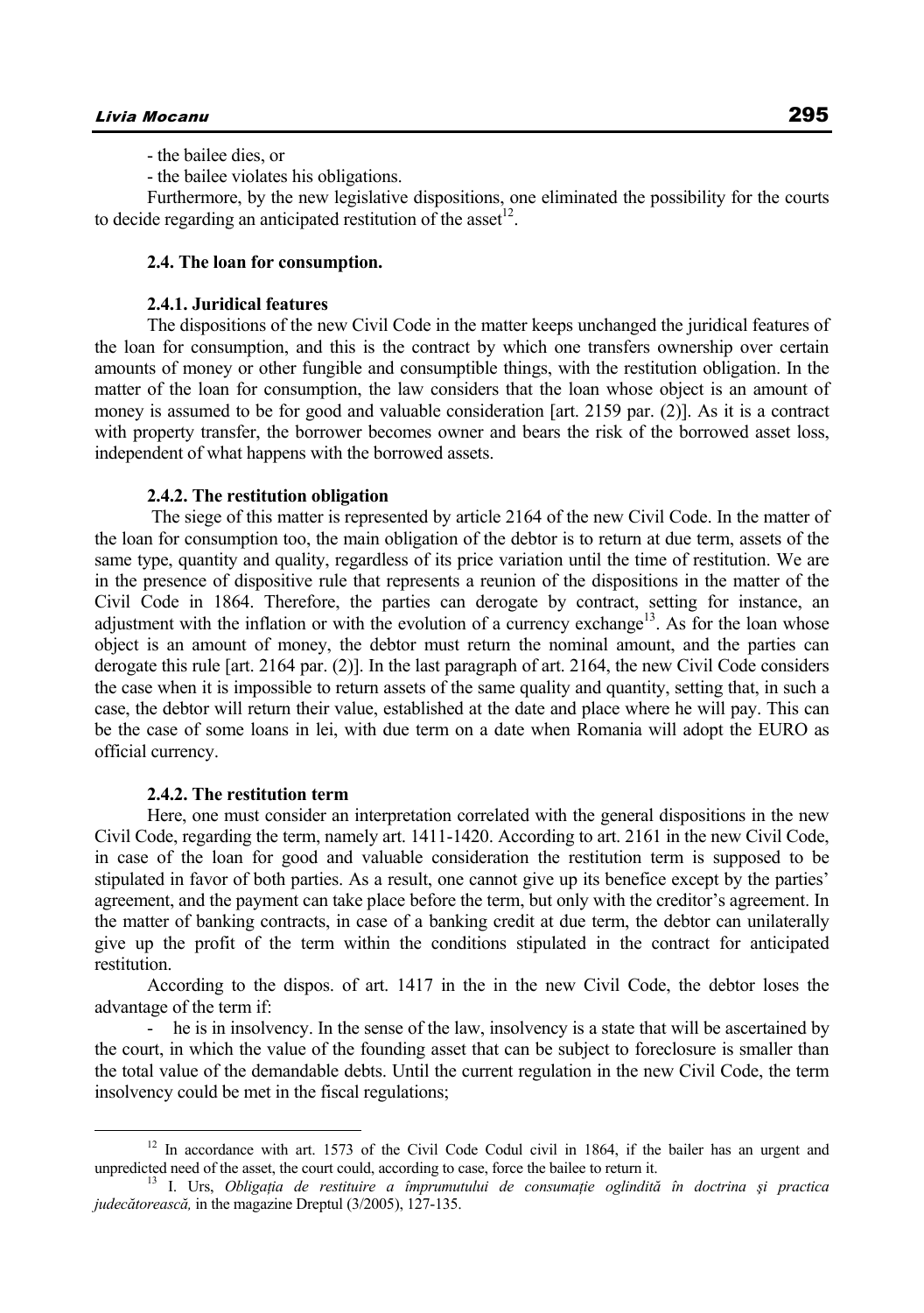- he is in insolvency: $14$ 

- deliberately or due to a serious fault, it reduces the warranties given to his creditor or cannot give the promised warranties; or

because of him, the debtor no longer fulfills an essential condition to sign the loan contract.

Loss of the term advantage triggers anticipated due term of the obligation, with the same effects as coming to due date (art. 1418).

In case a restitution term was not set in the contract, article 2162 of the new Civil Code regulates the possibility to have a term set by the court. Thus, according to the first paragraph of art. 2164, if the contracting parties did not stipulate a restitution term, the court will stipulate, sovereignly, considering the case features. The novelty is found in the dispositions of the 2<sup>nd</sup> paragraph of the same article, dispositions which limit the sovereignty of the court in setting the restitution term to 3 months only. The petition will be solved according to the procedure of the president's ordinance [art. 2162 par. (3)].

### **2.4.3. The interest loan**

According to the law, the loan for consumption can only be a gratuitous loan, but also a loan for good and valuable consideration. In case of a loan for good and valuable consideration, the creditor pretends from the debtor, besides the obligation to return the loan, another amount of money or other goods of this kind, called interest<sup>15</sup>. For this reason, the loan for good and valuable consideration is called a loan with interest, for which – either by derogation or by fulfilling the rules stipulated for the loan for consumption – the special rules stipulated in the new Civil Code apply (art.  $2167 - 2170$  or those stipulated in other normative documents<sup>16</sup>.

In art. 1 par. (1) of the GO no. 13/2011, one stipulates that the parties are free to set the interest rate by contract. The interest must be set in a written document, otherwise the legal interest is due (art. 6 of the O.G. no. 13/2011).

According to the law, the interests can be $17$ :

- compensatory: due by the debtor for the amount of money borrowed, previous to the due date;

- penalizing: due by the debtor for not fulfilling the obligation at due date.

If the law or the contract stipulates that the obligation triggers compensatory and/or penalizing interests, according to case, and the parties did not expressly set their level, the legal interest is due. The legal interest is set at the level of the set at the level of the NBR interest level.

In the civil matter, except for the relations connected to enterprise exploitation<sup>18</sup>, the legal interest is set at the level of the NBR reference interest diminished by 20%. In the same matter, the

<sup>&</sup>lt;sup>14</sup> The main element of insolvency, in all its forms, is the lack of finances to pay the eligible debts. For more details, see, Stanciu D. Cărpenaru, Vasile Nemeș, Mihai Adrian Hotca, *Noua lege a insolvenței. Law no. 85/2006.* Comentarii pe articole, (Hamangiu Publishing House, Bucharest, 2006), 13 and the foll.

<sup>&</sup>lt;sup>15</sup> According to art. 2168 in the new Civil Code, the interest can be set in money or other performances under any title or name for which the borrower binds himself as equivalent of the asset use.

<sup>&</sup>lt;sup>16</sup> G.O. no. 13/2011 regarding the legal compensatory or penalizing interest for money obligations, as well as for the regulation of some financial – fiscal measures in the banking field, published in Romania's Official Gazette no. 607 on 29th August 2011. When the GO no. 13/2011 entered into force it abolished the G.O. no. 9/2000 regarding the

<sup>&</sup>lt;sup>17</sup> The new regulation in the matter of interests for financial obligations reflects the opinions expressed in the doctrine regarding the legal definition given to the interest by the G.O. no. 9/2000 considered to be more economic than juridical. For details, see, Gheorghe Piperea, *Introducere în Dreptul contractelor profesionale* (C.H.Beck Publishing House, Bucharest, 2011), 210 and the foll.  $\frac{18}{18}$  According to art. 3 in the new Civil Code, exploitation of an enterprise means to systematical run an

organized activity, by one person or several people consisting in producing, administrating or transferring goods or performing services, regardless of this having or not a profitable purpose.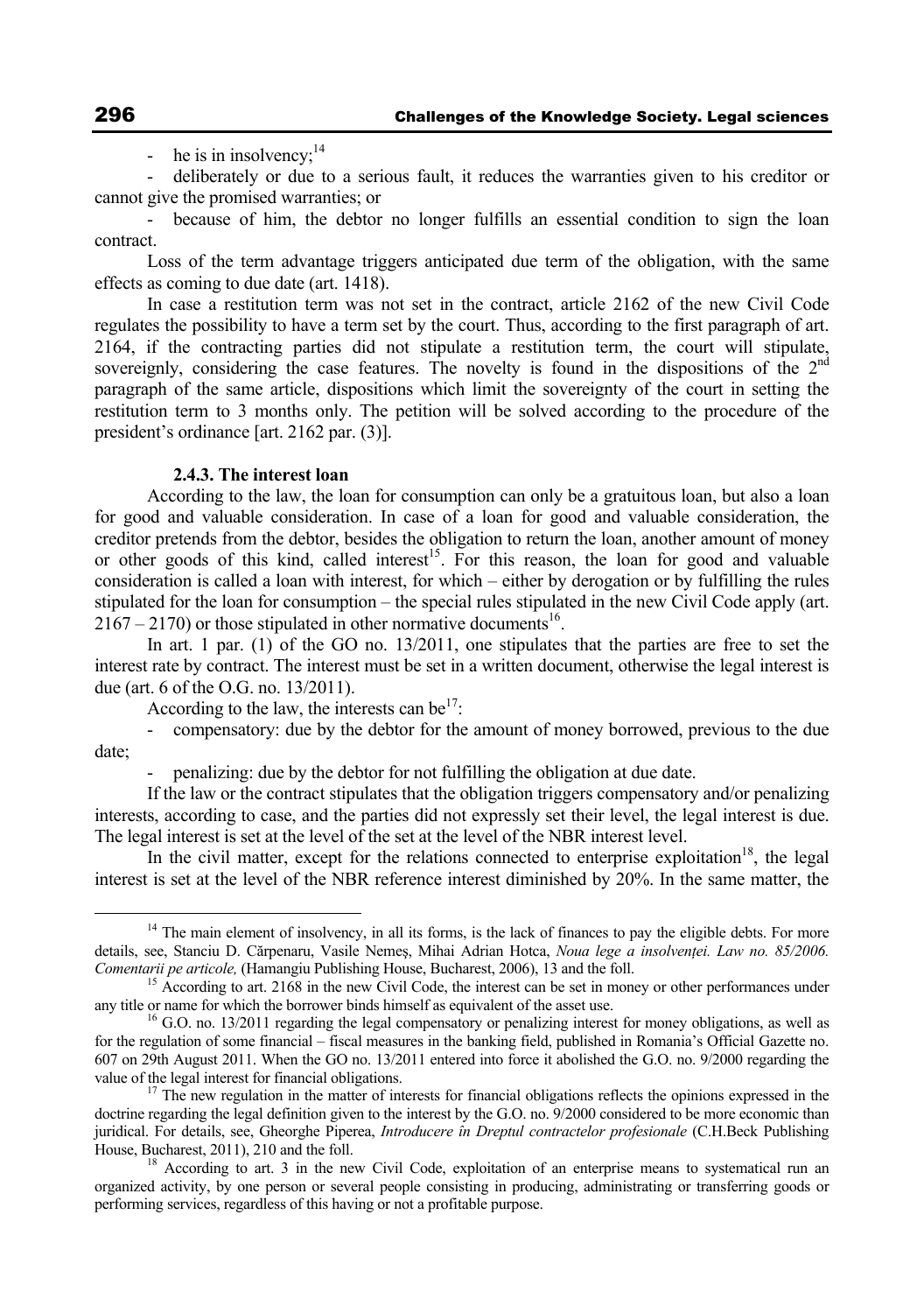law limits the value of the rate set by the parties, which is the interest cannot exceed more than 50% of the legal interest level (art. 5 of the G.O. no. 13/2011). According to the law, the clauses which violate this limitation are null and void and the creditor loses his right to pretend legal interest. In all cases, the validity of the conventional interest level is determined by relation to the legal interest in force the on the contract signing date [art. 5 par. (3) of the G.O. no. 13/2011].

In the juridical relations with an alien status element, if the Romanian law is applied and the pay was stipulated in foreign currency, the legal interest is of 6% per year.

The interest is calculated starting with the day of remitting the interest (art. 2169 in the new Civil Code). According to art. 7 of the G.O. no. 13/2011, the anticipated pay of the compensatory interest is allowed, but for no more than 6 months. The interest thus received is not subject to restitution, regardless of the reference indices variation. The new Civil Code states as well, in art. 2170 that the anticipated pay of the interest cannot be made for more than 6 months. But in the vision of the common law, if one can determine the interest rate, the possible excesses or deficits are subject to compensation form one rate to another, for the entire period of the credit. The last rate is an exception, as it is always entirely won by the creditor. Thus, one can notice a lack of correlation between the dispositions of art. 7 of the G.O. no. 13/2011 and the stipulations of art. 2170 in the new Civil Code. Therefore, we suggest to the legislator to reformulate this regulation thus as to balance the legal dispositions in the matter.

According to the law, the compensatory interests can be capitalized and can make interests. The current account contract is an exception.<sup>19</sup>

 The credit institutions and the non-banking financial institutions are subject to special regulations.

#### **3. Conclusions**

From the analysis made in this study, concerning the novelty aspects comprised in the loan contract in the light of the new Civil Code dispositions and of some special regulations, one can obviously notice a reconfiguration of this especially useful tool for civil relations.

Over the time and within the conditions imposed by the new economic and social conditions, the specialty doctrine and practice in the field stated some observations and proposals, now under the form of the juridical rule.

The new Civil Code mainly keeps the previous regulation, but also brings important changes that we aimed at emphasizing in the present study.

As a consequence, concerning the current juridical regime of the loan contract, we emphasize the following novelty aspects in Law no. 287/2009:

- the express regulation of the loan promise;

- within the conditions stipulated by the law, the loan contract, in both its forms, acquires the feature of enforceable title;

- the baille too can borrow the borrowed asset to third parties;

- for non-observance of the obligations concerning the use or the restitution, the bailee is responsible for the asset loss, including as a result of force majeure;

- the bailee lien is removed until all necessary and urgent payments generated by the asset maintenance;

- the court's right to decide an anticipated restitution of the asset is eliminated;

- local entities can make operations like crediting, other entities than those making such operations as a profession, without constituting the object of the special regulations existing in the field of credit and financial activities;

<sup>&</sup>lt;sup>19</sup> Art. 2171 of the new Civil Code defines the current account contract as the contract by which the parties, called current account operators, bind themselves to register in an account the debts resulting from mutual remittances, considering them non-exigible and unavailable until the account is closed .